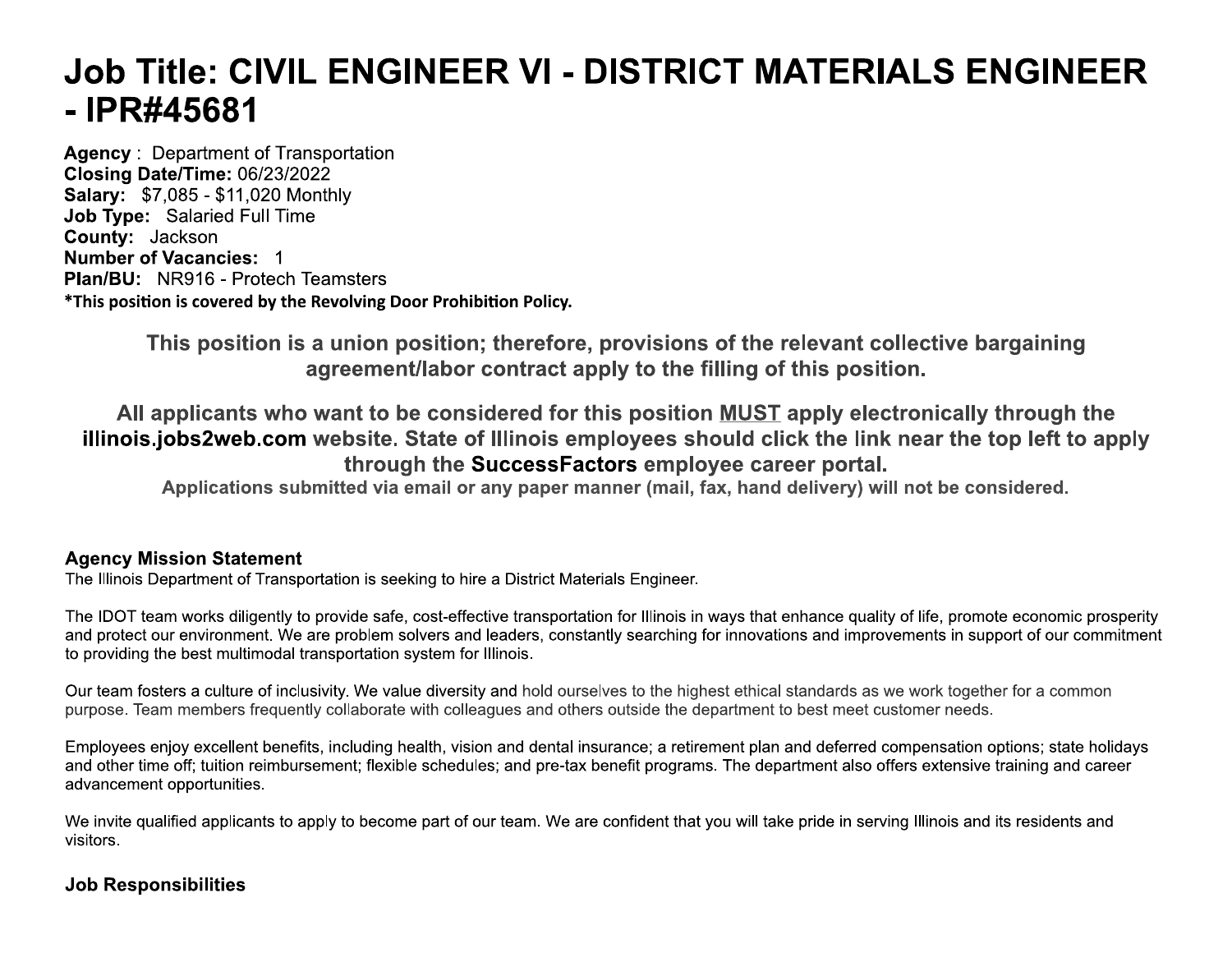This position is accountable for managing the activities and resources of the district Materials Section of the Bureau of Project Implementation, which encompasses design recommendation, inspection, and testing and certification of all materials utilized in the construction and maintenance of the district's highway system.

Subordinate Personnel: 4-13 Direct; 15-45 Indirect Number of Material Sources: Approximately 200 various plant and material suppliers Annual Value of Materials Inspected: \$20M to \$120M Average Number of Active Projects: 50 to 120

This position reports to the Project Implementation Engineer. Reporting to this position are the Geotechnical Engineer, Mixtures Control Engineer, Physical Tests Engineer, Assistant Materials Engineer III, Materials Inspection Technician I and II, and an Executive Secretary.

This position manages the district's Materials Section and is responsible for material selection and quality assurance of all materials and mixtures utilized in construction and maintenance of the highway system. This responsibility requires timely response to contractors' working schedules and subordinate training and development. The biggest challenge of this position is serving as the district's expert on materials issues by being involved and staying current with evolving materials issues and sophisticated testing procedures.

The incumbent personally directs the activities of personnel in three (3) sections; reviews manpower needs and assignments; monitors testing procedures; approves substitutions for unavailable products or materials; approves geotechnical reports and foundation studies; reviews field and laboratory test results; reviews complex material problems; analyzes hazardous waste problems associated with materials; and determines staff training needs.

## (Job Responsibilities continued)

The incumbent accomplishes these accountabilities through the following staff:

Geotechnical Engineer - who, with a staff, is accountable for the determination of soil characteristics on all highway improvements in the district. Mixtures Control Engineer - who, with a staff, is accountable for ensuring the quality of all concrete and hot mix asphalt mixtures produced for use in highway improvements in the district.

Physical Tests Engineer - who, with a staff, is accountable for ensuring the quality of all other materials for use in highway improvements in the district. Assistant Materials Engineer III - who rotates through the various work units to learn about and assist with aggregates, precast concrete, concrete and hot mix asphalt mixtures and geotechnical engineering.

Materials Inspection Technician I and II - who are primarily responsible for completing on-the-job training in the various work units to learn about aggregates, precast concrete, concrete and hot mix asphalt mixtures as well as geotechnical engineering to determine their final time-in-grade work location.

**Executive Secretary I** - who provides clerical services to the section chief.

The incumbent is responsible for the operation of the Materials Section and has authority to recommend personnel actions to the Project Implementation Engineer regarding the hiring, promotion, salary adjustment, disciplinary action and dismissal of subordinate staff. The incumbent also approves purchases of equipment, commodities and services within budgetary limitations and appropriate procurement guidelines. S/He has broad authority to make decisions on materials issues using department and FHWA policies and procedures as a quide. The incumbent keeps the Project Implementation Engineer informed of issues that are or could be controversial. S/He ensures that all operations within this section are carried out in a safe manner and in accordance with all applicable safety guidelines.

# (Job Responsibilities continued)

The incumbent is in frequent contact with personnel from all district Bureaus and the central Bureau of Materials regarding materials issues and Bridges and Structures regarding foundation issues. Externally, the incumbent has contacts with material suppliers, contractors, local government officials and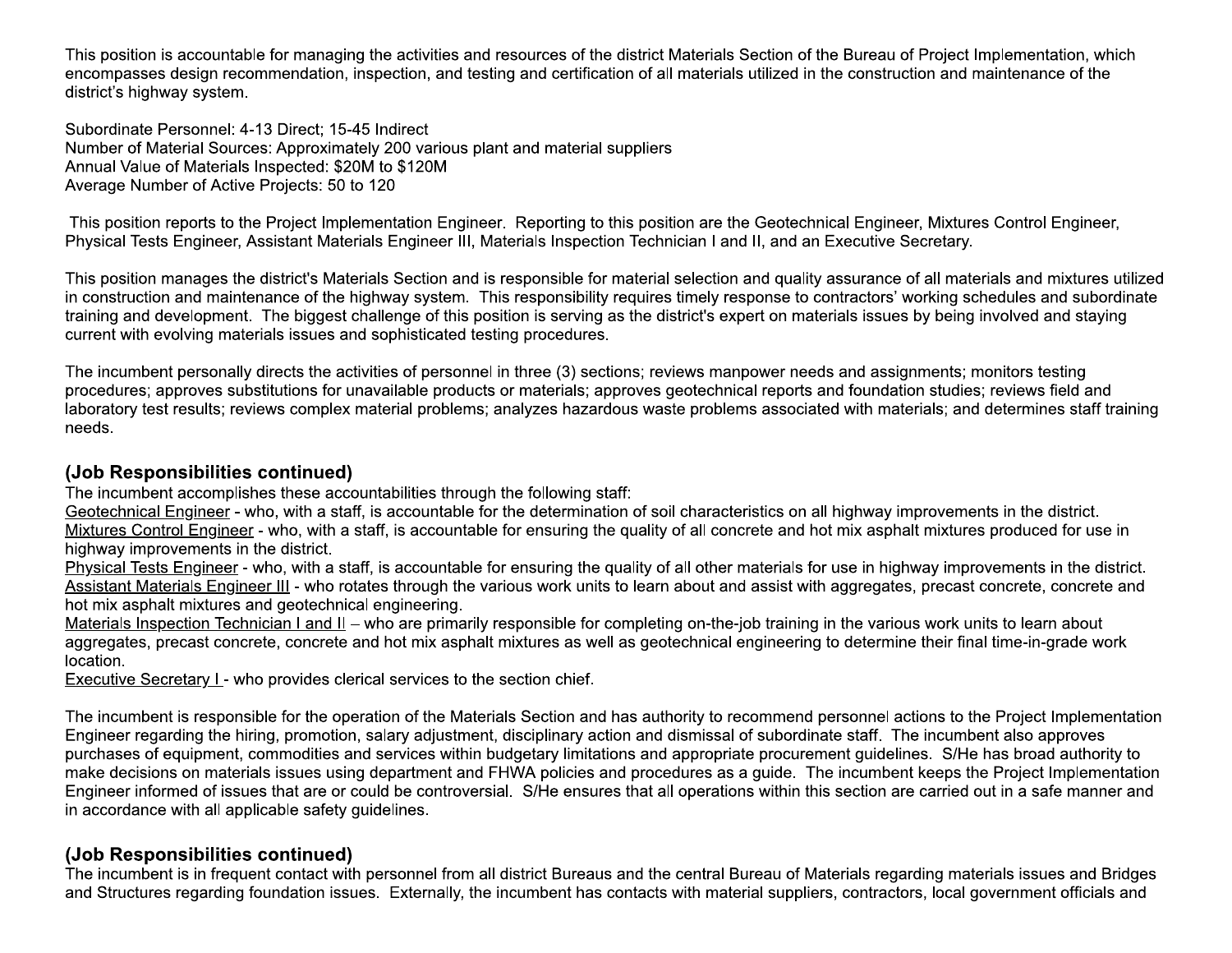FHWA representatives regarding materials problems of mutual concern. Occasional cooperative material inspection arrangements are also provided for the Department of Natural Resources, U.S. Army Corp. of Engineers, Illinois State Police, Capital Development Board and Division of Aeronautics. This position requires a valid driver's license; 24/7 availability; occasional travel inside and outside the district with the possibility of overnight stays; possible overtime during evenings and weekends; the ability to work in confined spaces, climb steep terrain, wade in water, and deal with poisonous plants, animals, insects, rodents and snakes; perform physically demanding outdoor work in a variety of conditions including, but not limited to, inclement weather

(hot, cold, wet, windy, muddy), active construction sites and roadways open to traffic.

The effectiveness of this position can be measured by the timely incorporation of quality materials in highway construction projects and the timely completion of reports and special investigations required during design, construction and maintenance of the highway system.

# **Principal Accountabilities**

- 1. Ensures all materials in highway construction substantially meet contract specifications.
- 2. Ensures all materials produced inside or outside the district, for use in the district, are properly inspected.
- Plans, organizes, directs, and controls the activities of the district Materials Section. 3.
- 4. Assigns, trains, motivates, and evaluates subordinate personnel.
- Provides direction conducive to the efficient and effective performance of the district Materials Section.  $5.$
- Provides expertise and quidance in the areas of geotechnical studies, mixture production and other relevant materials issues.  $6.$
- Ensures the district Materials Section is in compliance with departmental safety guidelines.  $7.$
- Performs duties in compliance with departmental safety rules. Performs all duties in a manner conducive to the fair and equitable treatment of all 8. employees.
- 9. Performs other duties as assigned.

# **Qualifications**

## **Position Requirements**

- Current registration as a Licensed Professional Engineer in the state of Illinois
- Eight years of experience in civil engineering including three years supervising staff and managing engineering functions  $\bullet$
- Valid driver's license
- Occasional travel inside and outside the district with the possibility of overnight stays; and possible overtime during evenings and weekends  $\bullet$
- On-call availability 24 hours per day, 7 days per week, 365 days per year

• The ability to work in confined spaces, climb steep terrain, wade in water, and deal with poisonous plants, animals, insects, rodents and snakes; perform physically demanding outdoor work in a variety of conditions including, but not limited to, inclement weather (hot, cold, wet, windy, muddy), active construction sites and roadways open to traffic.

## **Position Desirables**

- Extensive knowledge of the principles and practices of civil engineering with special emphasis in the areas of materials, mixtures and soils
- Ability to develop and maintain cooperative relationships with departmental staff and the public
- Ability to interpret and enforce divisional and departmental policies
- Strong management skills
- Strong problem-solving and decision-making skills

Work Hours: 8:00 A.M. - 4:30 P.M. Monday-Friday

Work Location: 2801 W Murphysboro Rd Carbondale, IL 62901-1059

**Office:** Office of Highways Project Implementation/Region 5/District 9/Project Implementation

Agency Contact: DOT.CO.BPM.EmploymentApplications@Illinois.gov